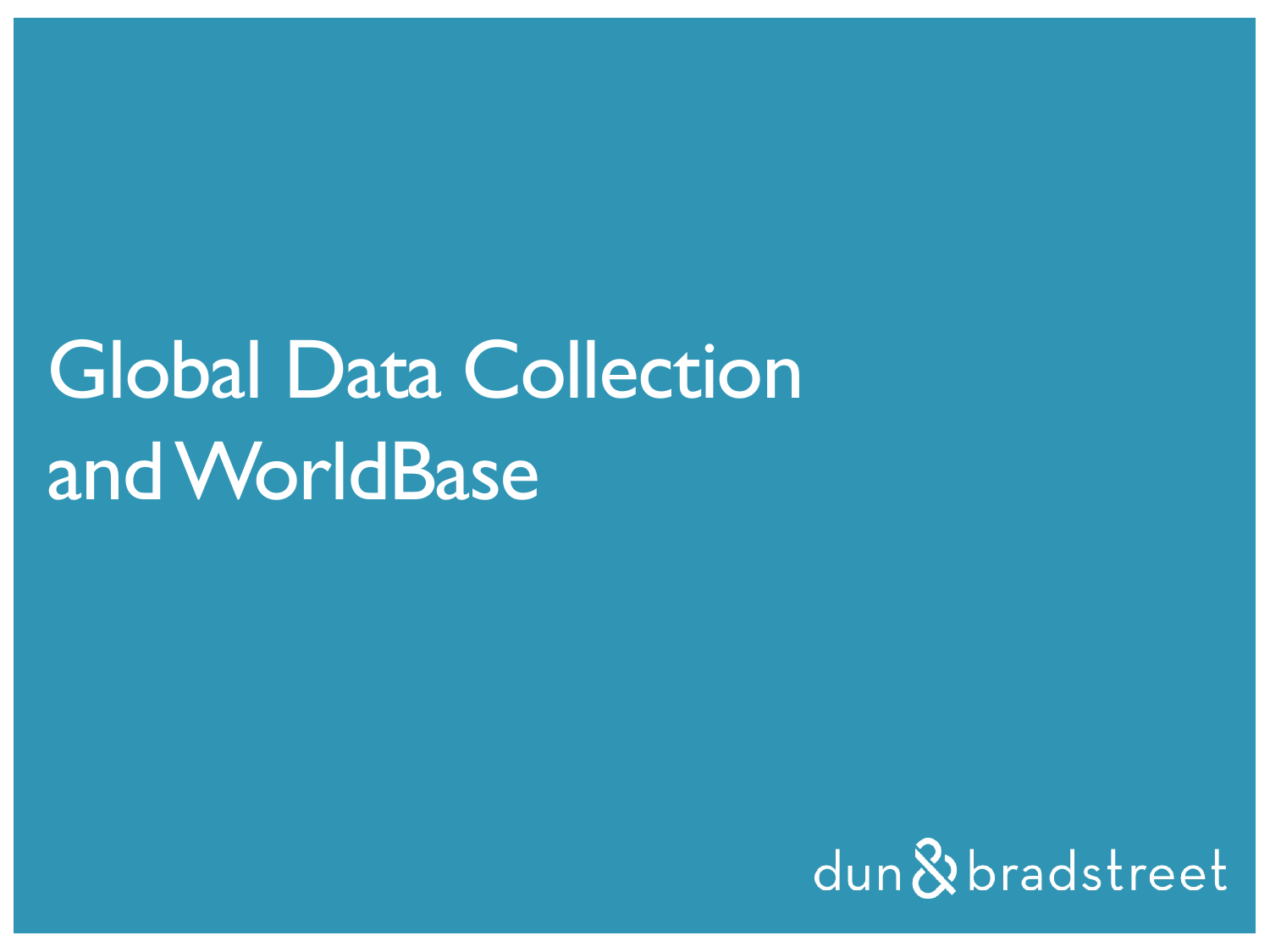The importance of data and analytics to businesses is accelerating at an exponential rate

> Businesses struggle to find truth and meaning in data

#### Creating **new business challenges**:

Multiple sources of data with conflicting information and varying degrees of accuracy

ၜၟၟၜ

- What data to use?
- How accurate is the information?
- How current is the data?

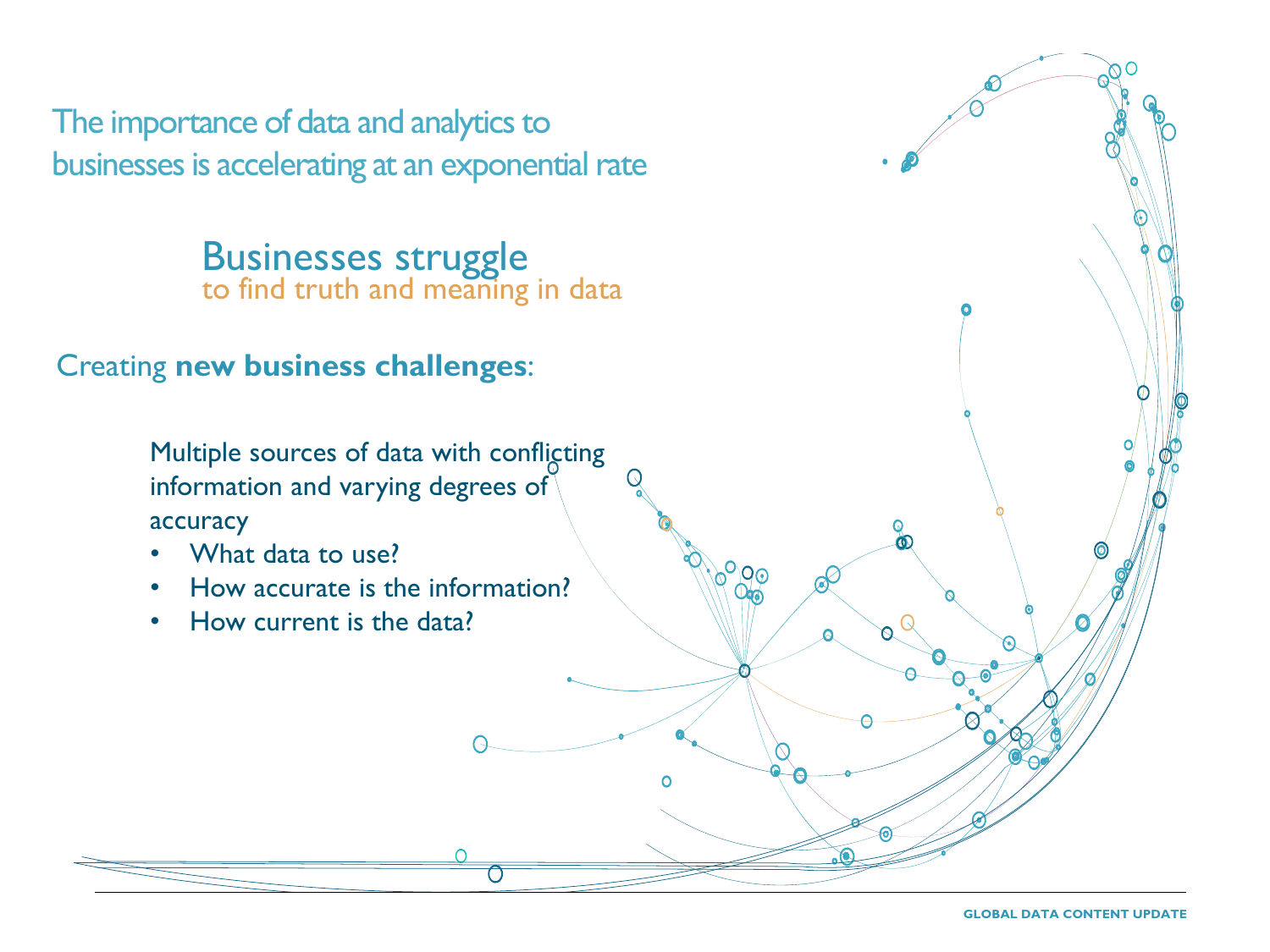#### The quality and quantity of our data are are unparalled





BREADTH CONSISTENCY ACCURACY PREDICTABILITY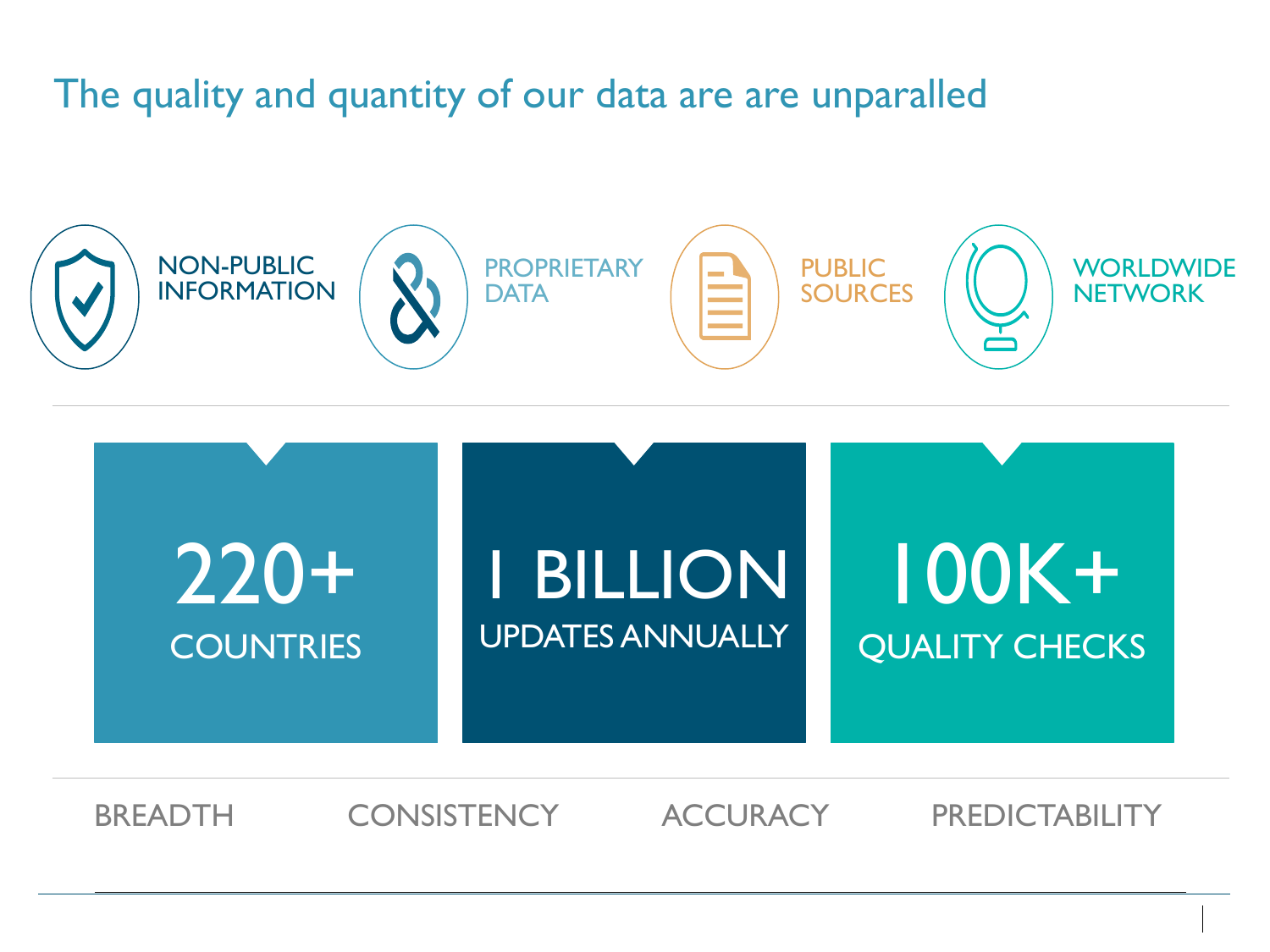#### Our data is collected from thousands of sources worldwide



 $d$ un $\&$ bradstreet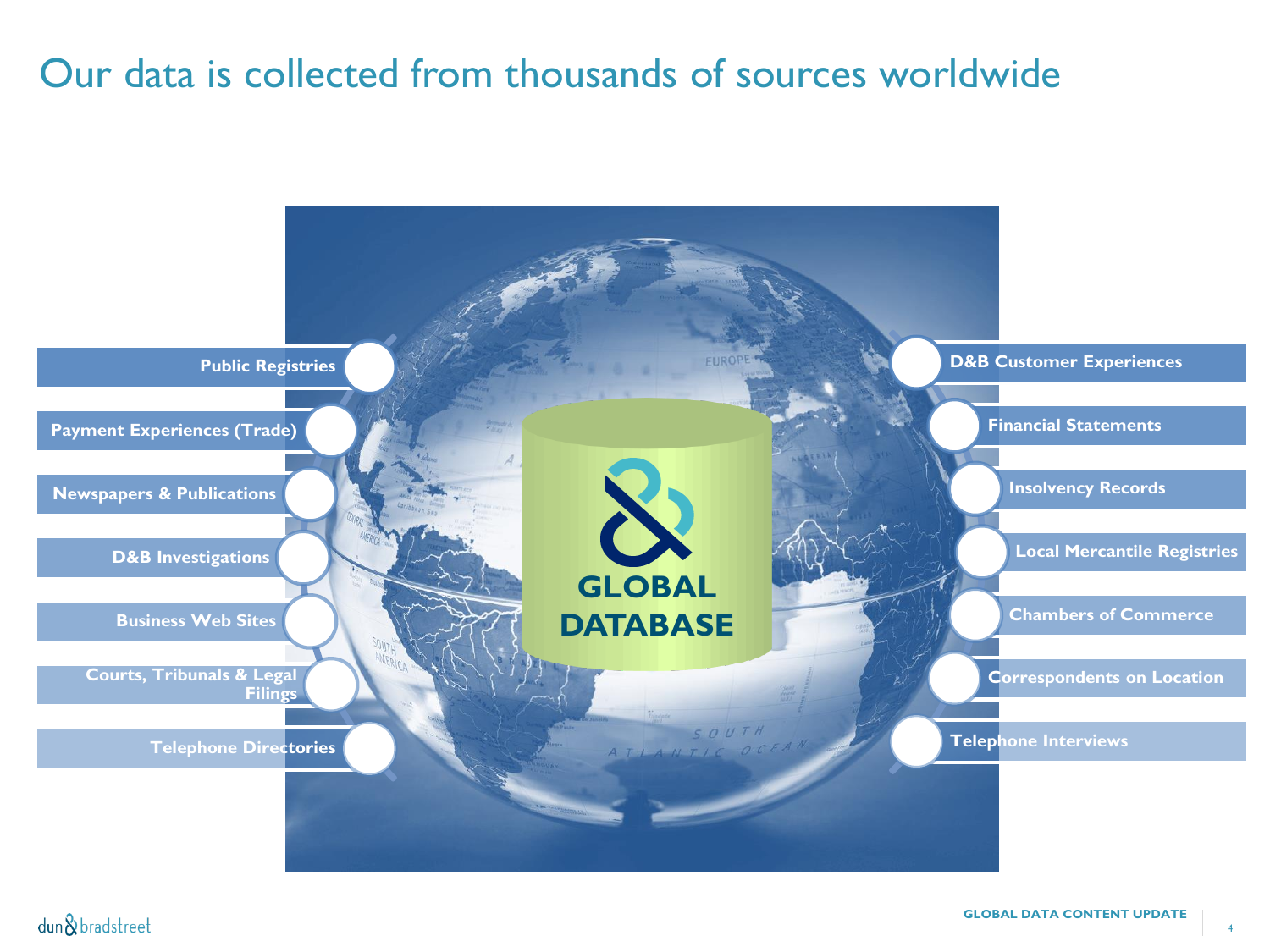### WorldBase is the most comprehensive global database of business information available

#### **Information Collected in 25 Data Centers**

Global programs focus on Foundational & Firmographic data collection *Foundational Data;* Business Name, Address, Phone Number, Executive Name and Line of Business

*Firmographic Data:* Employee Number, Sales Volume and Line of Business

| <b>WorldBase Coverage</b>              |                 |                  |           |
|----------------------------------------|-----------------|------------------|-----------|
| <b>Business Universe Coverage</b>      | <b>May 2016</b> | <b>June 2016</b> | Change    |
| <b>Total Records</b>                   | 258,322,582     | 259,058,748      | 736,166   |
| <b>Active Records</b>                  | 122,507,575     | 122,829,432      | 321,857   |
| <b>Marketable Records</b>              | 82,314,815      | 83,102,169       | 787,354   |
| <b>Linked Records</b>                  | 18,730,735      | 18,816,641       | 85,906    |
| <b>Full File Data Element Coverage</b> |                 |                  |           |
| <b>Business Name</b>                   | 258,322,582.00  | 259,058,748      | 736,166   |
| <b>Street Address/City</b>             | 252,665,853.00  | 253,313,145      | 647,292   |
| Telephone                              | 118,928,200.00  | 118,893,127      | $-35,073$ |
| <b>CEO Names</b>                       | 170,677,790.00  | 171,498,878      | 821,088   |
| <b>Employee Numbers</b>                | 167,060,244.00  | 167,758,504      | 698,260   |
| <b>Sales Figures</b>                   | 114,345,881.00  | 114,653,690      | 307,809   |
| <b>Line of Business</b>                | 221,838,886.00  | 222,632,584      | 793,698   |

#### **WorldBase**



§ 300 **Million businesses 75 - 125 Million updates monthly**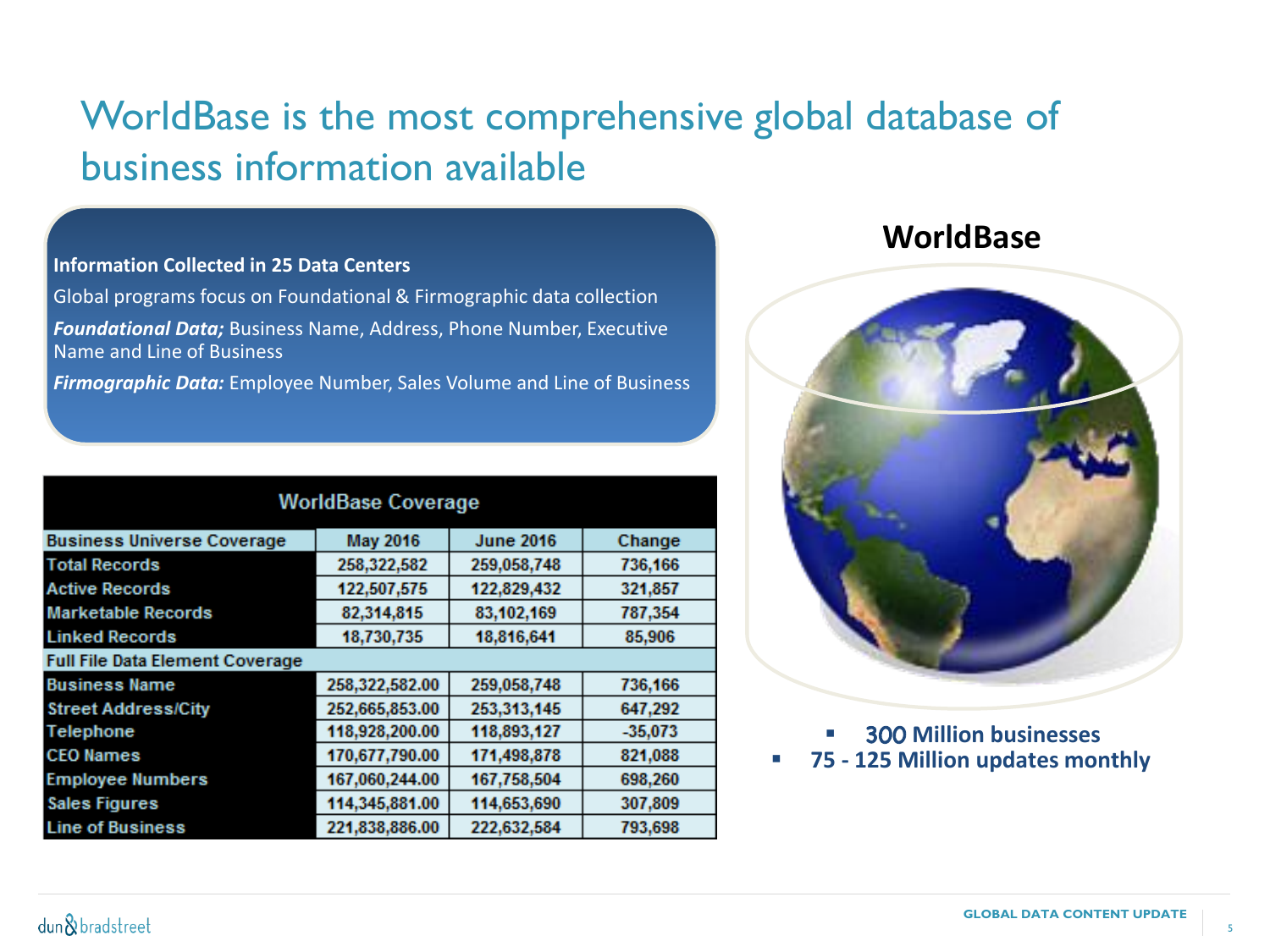## The data sources we're offer are increasingly diverse and help us deliver deeper, richer business insight

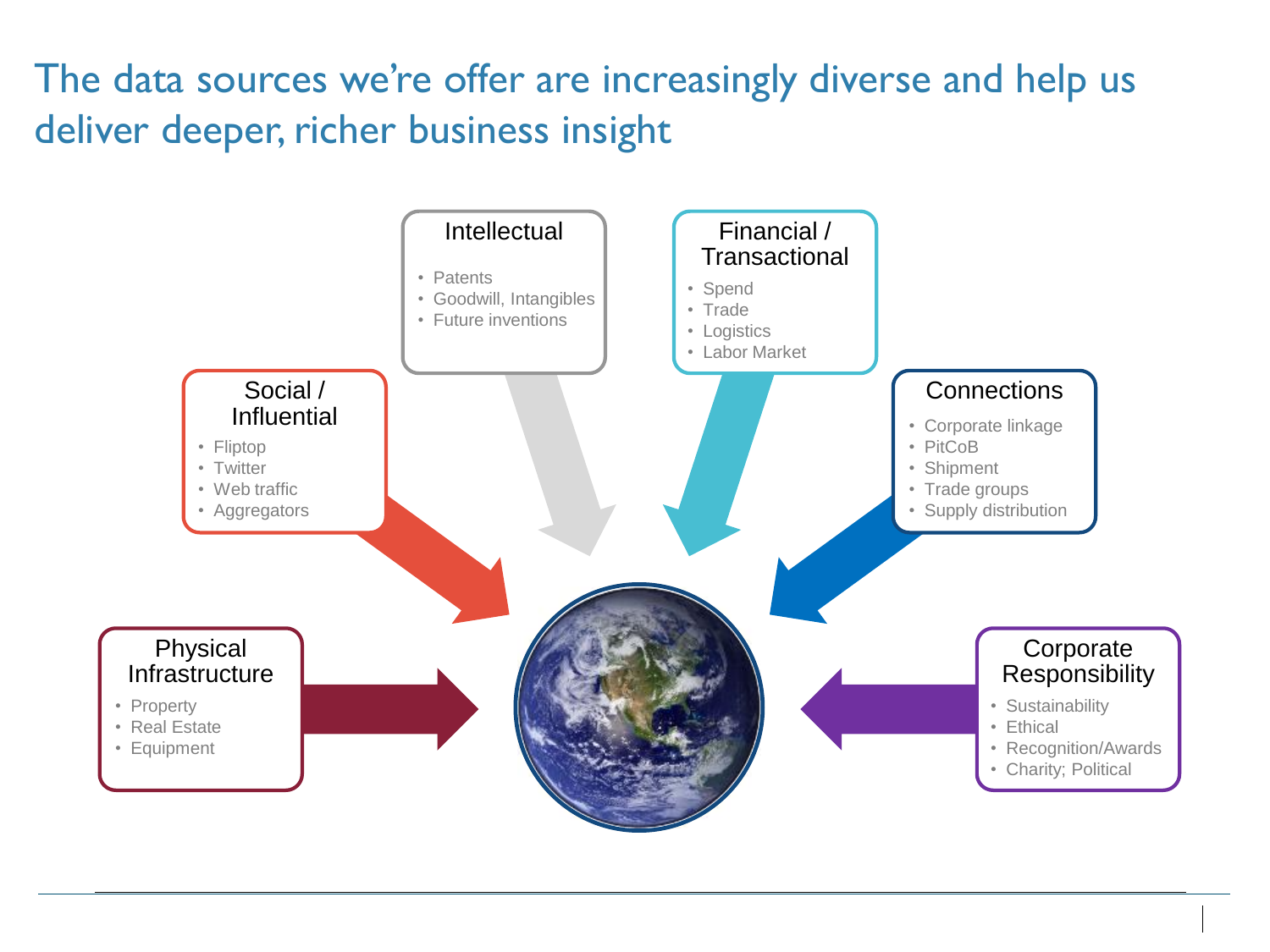We amalgamate thousands of data sources worldwide …sources of information in North America

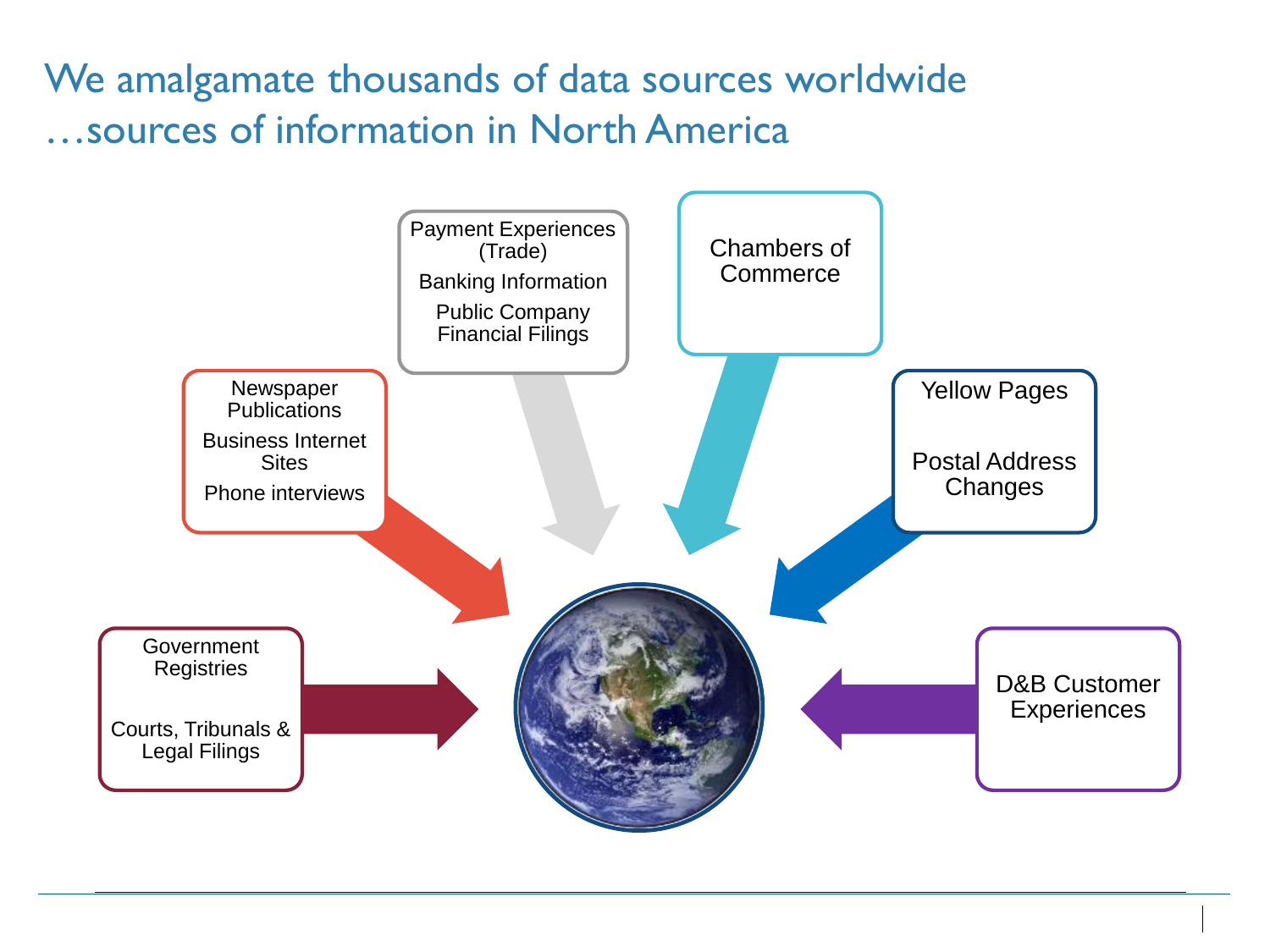#### …sources of information in Europe

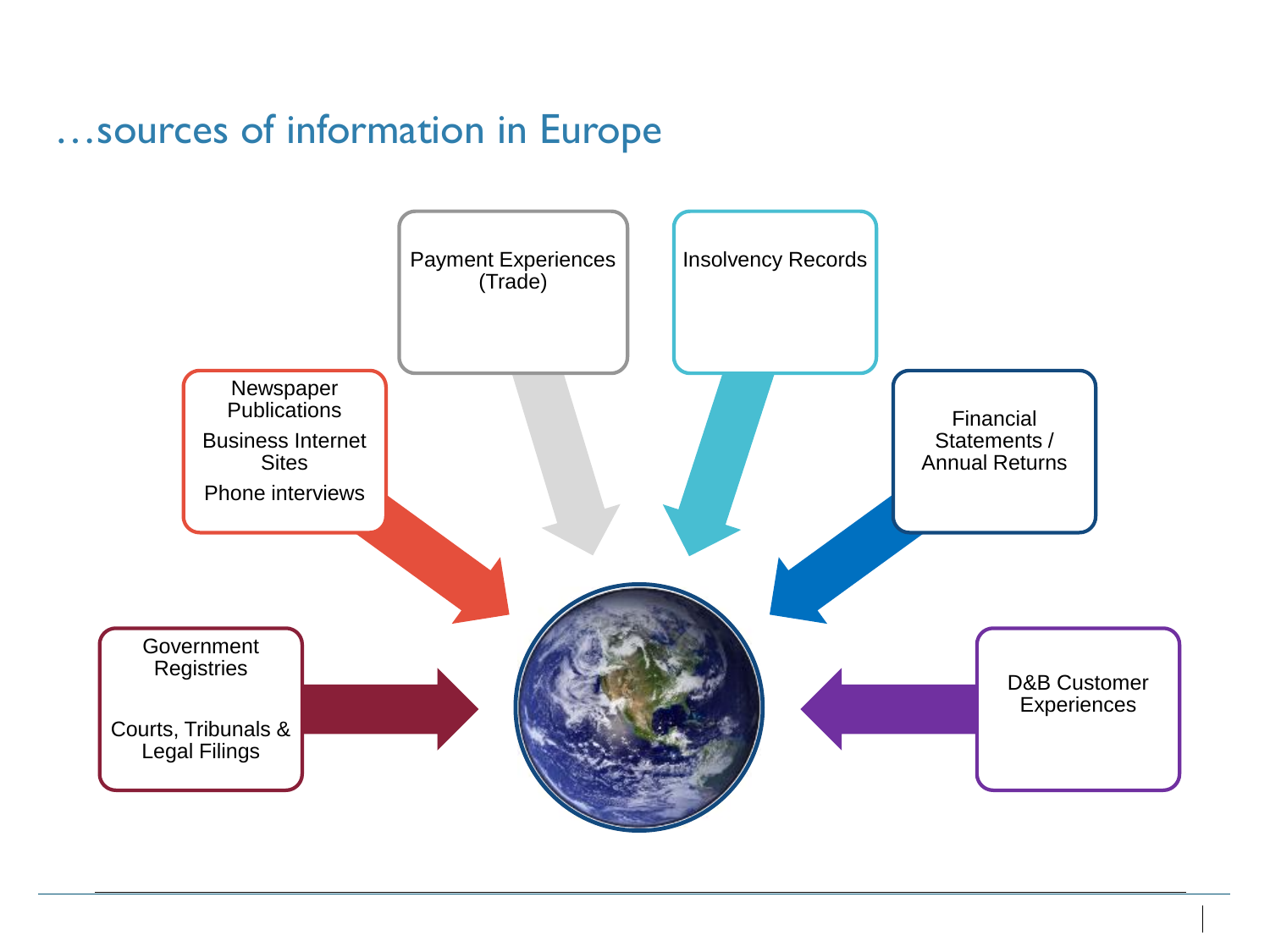#### …sources of information in Asia Pacific

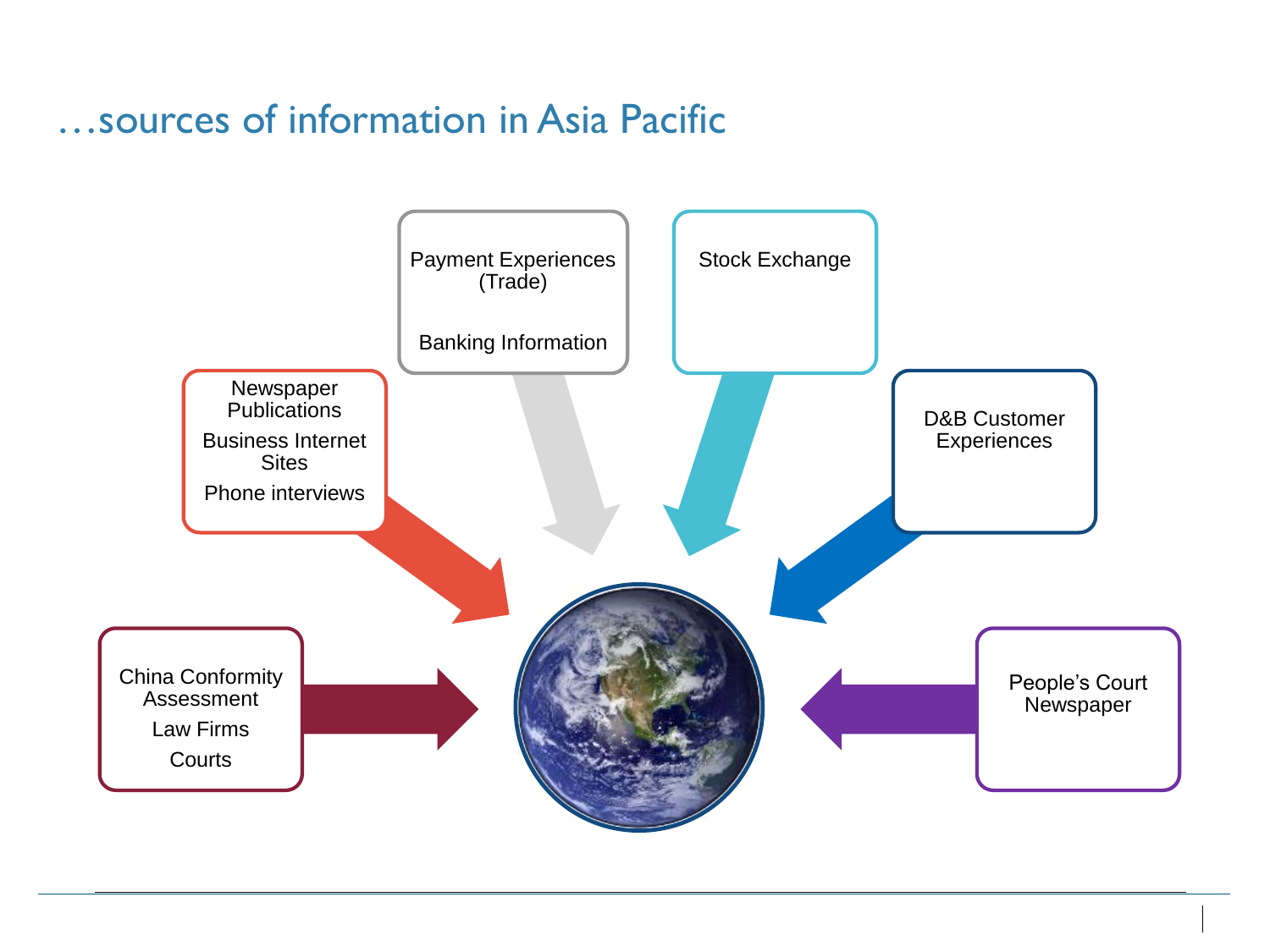#### …sources of information in Latin America

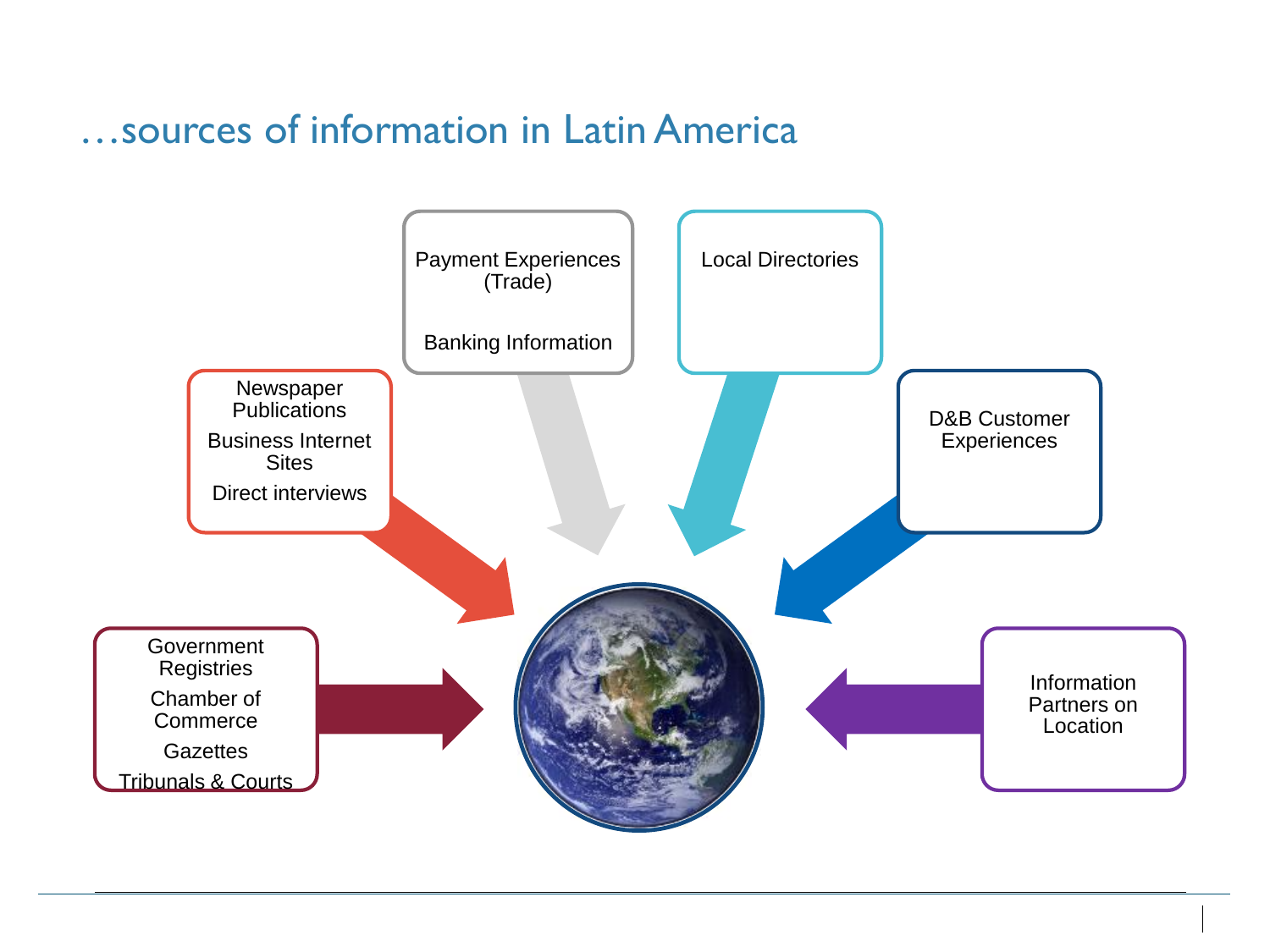#### …sources of information in Middle East

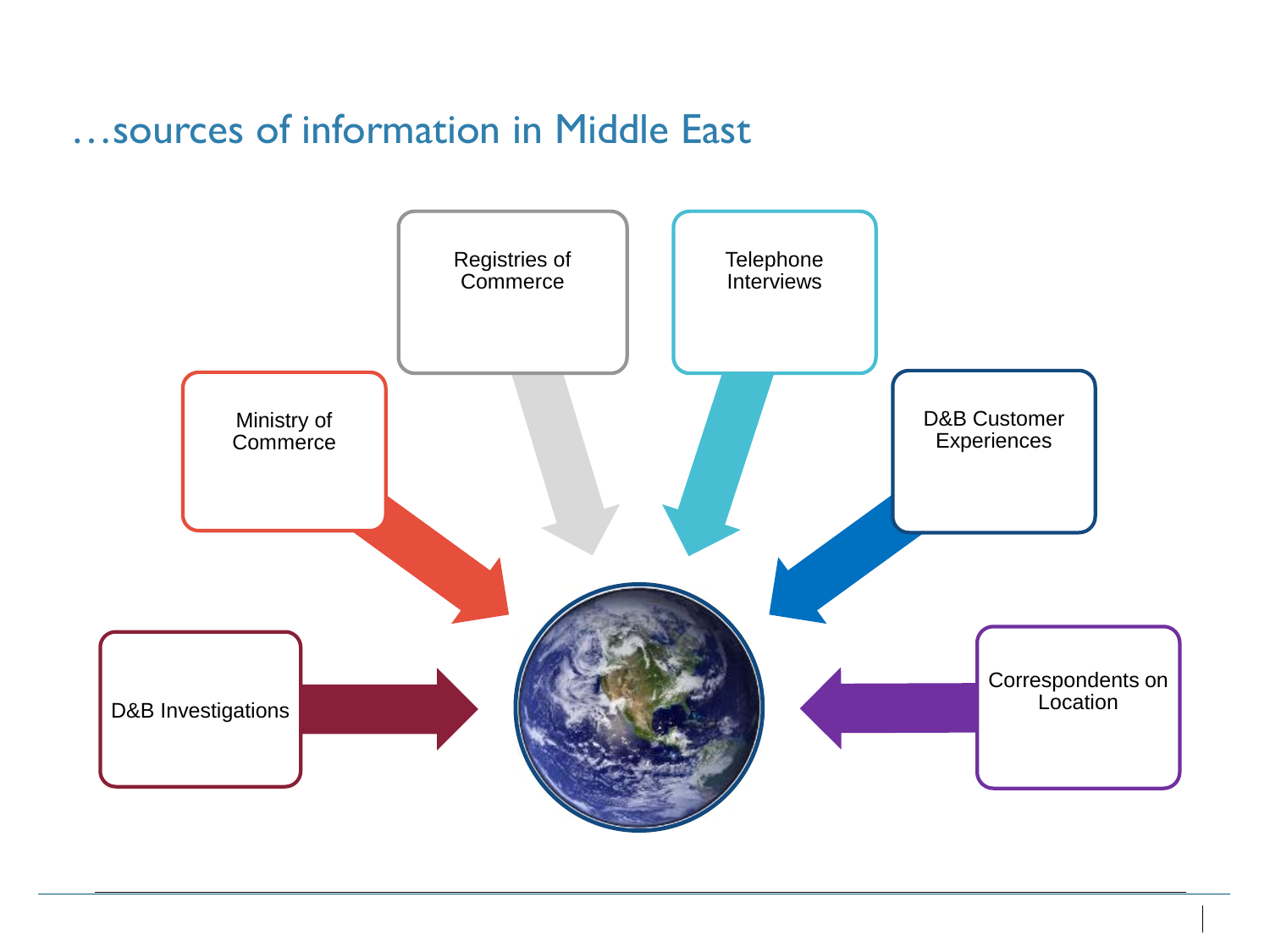#### …sources of information in Africa

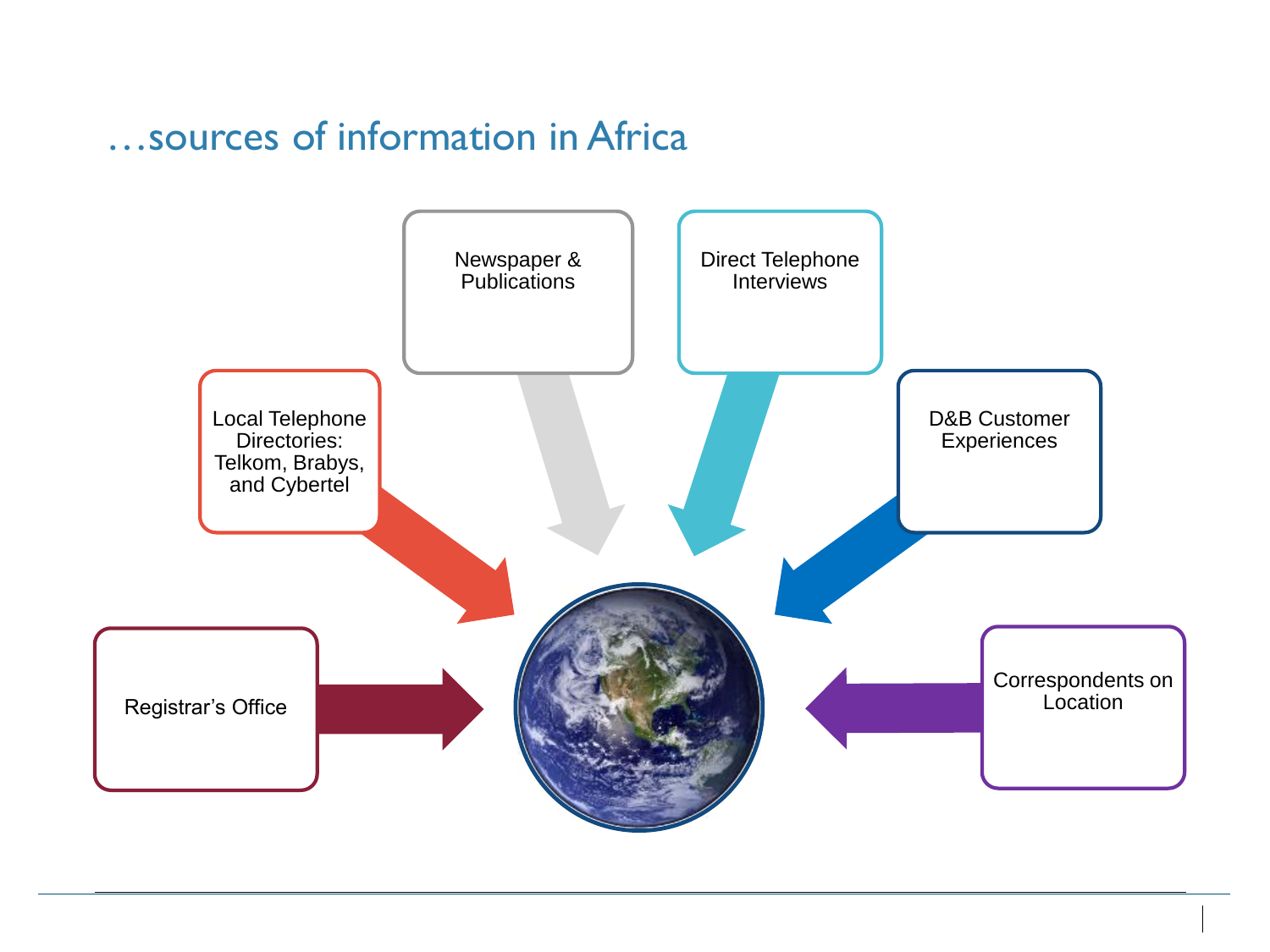## As we acquire and leverage data from around the world, quality is vetted through a rigorous Global Data Governance program